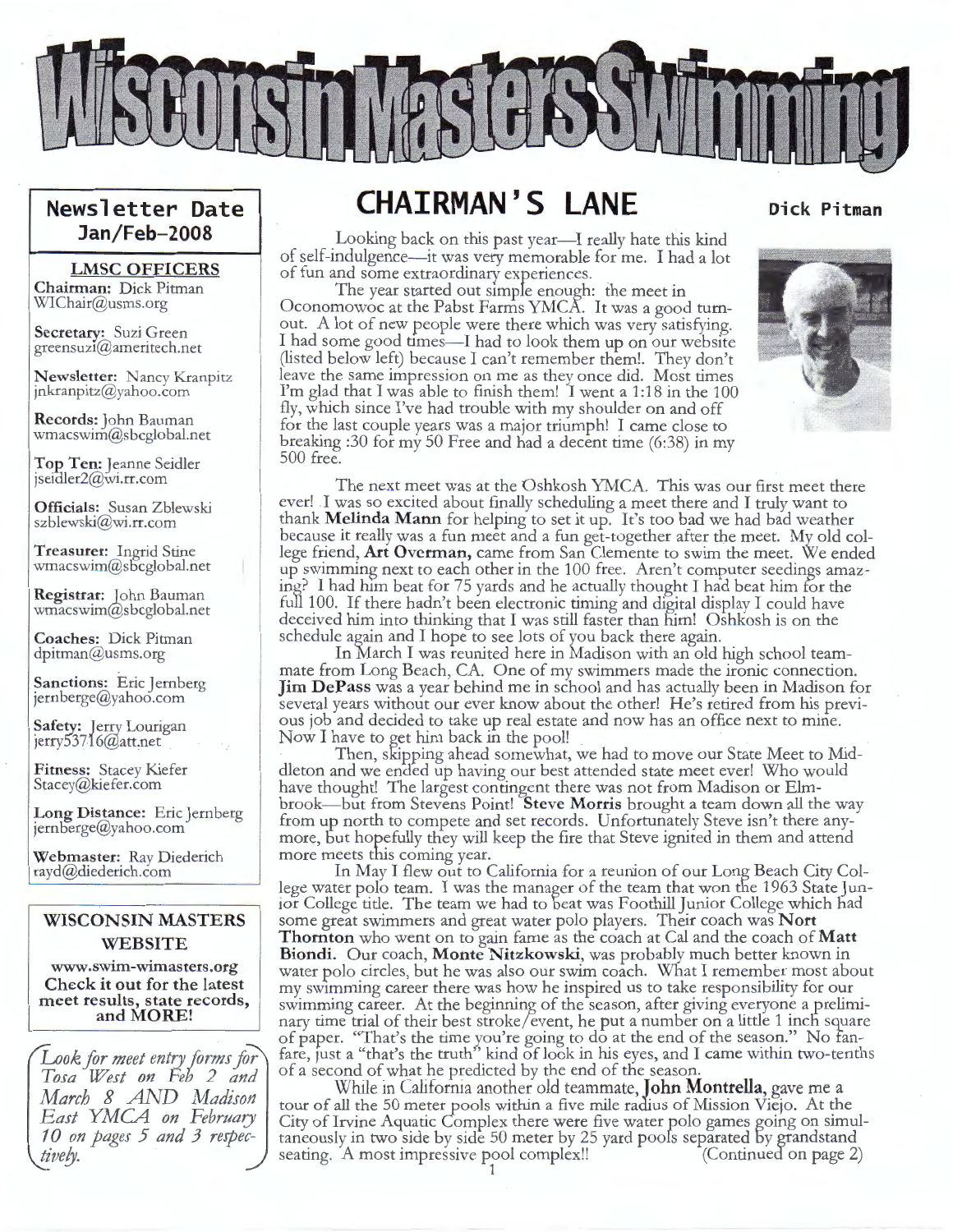

This ordinary "looks like any other pool" West Bend High School pool, was the site of 33 new individual SCM state records, 2 SCM state relay marks, 1 National and 1 **WORLD** SCM mark on December 1, 2007.

#### **Chairman's Column-Continued:**

John and I left to join a bunch of other high school teammates for dinner prior to going to an Angles game that night! Now, bear in mind that I left Madison that same day at 6 AM-so I was staying awake on pure adrenalin. At dinner I was reacquainted with **Fred Russell** and **Dick Chapman** and Dick's daughter—who wanted to meet me because she was going to be attending UW-Madison as a graduate student this fall. (Another potential WMAC member?) Over dinner Art and I tried to recruit Dick for the Maui Channel Swim which we were doing in August. We were trying to get Dick, a recent widower, excited about life again. Dick turned us down saying "No, I've done it. Twice!" While Dick's name may not be familiar his sister is **Sally Dillon,** the 2006 winner of the Arthur Ransom Award for service to our sport of Masters Swimming. Sally has already committed to coming to Madison for our National race in August.

In July, Dick and his daughter visited Madison on an apartment hunting trip. Both fell in love with Madison—she with the cheese curdshe witn the beer! Now I'm looking forward to next August when hopefully both Sally *and* Dick will swim in the National Championships in Lake Monona!

#### *A Record Setting Day!* Nancy Kranpitz

While everyone leaving our first SCM Meet at West Bend High School had to deal with vicious driving conditions several swimmers were as fast in the pool as the roads were slick as numerous state SCM records bit the dust along with 1 national and 1 *world* mark! **Betty Lorenzi** made the most of her first SCM meet in a new age group  $(80-84)$  setting a world and national mark in the 100 back (1:50.61), a national mark in the  $200$  back (4:07.13) - both were obviously also state records-as well as state marks in the 50 back (:51.55) and 100 free (1:45.25). Five other WMACers set three individual marks. **Trina Schaetz** (35-39): 50 free (:29.28), 50 breast (:36.35), 100 IM (1 :16.96); **Edie Jacobsen** (60-64): 200 back (3:44.14), 200 IM (3:39.20), 400 IM (7:36.83); **Dan Schaetz** (35-39): 50 breast (:33.68), 50 fly (:27.94), 100 fly (1 :03.97); **Mikey Eaton** (50-54): 50 breast (:36.89), 100 breast (1 :20.64), 200 breast (3:00.35); and **Art Luetke** (60-64): 50 free (:30.39), 100 free (1 :08.75), 200 free (2:40.95). Setting 2 new marks were: **Candy Christenson** (60-64): 50 breast (:48.60), 100 breast (1:50.76); **Peter Allen** (45-49): 100 breast (1:14.98), 200 breast (2:46.82); **Mark Kaczmarek** (50-54): 800 free (11 :29.50), 1500 free (21 :32.79); **Steve Justinger** (55-59): 800 free (12:03.23), 1500 tree (22:40.19). Collecting one new record each were: **Fred Salzman** (75-79): 200 back (4:06.25); **John Bauman** (75-79): 100 breast (2:05.21); **Bela Sandor** (70-74): 50 back (:42.21); **Brian Buark** (30-34) 200 fly (2:45.35); **Julie Hall** (35-39): 100 fly (1:23.28); and **Janet Schultz** (55-59): 100 back (1:44.56). The 2 relay marks were set in the Men's 200-239 200 Free Relay (2:09.64) with **David Watts, Steve Justinger, Michael Kvitrud,** and **Art Luedtke** while **Mark Kaczmarek, Mike Murray, Julie Hall,** and **Trina Schaetz** combined for a new record in the Mixed 200 Free Relay in the 160-199 age group (2:09.39). It should be noted that **Mark Kaczmarek** and **Steve Justinger** each set 2 records within one swim getting their new 800 free records on their way to new marks in the 1500! Congratulations to one and all for all these remarkable performances.

And while congrats are going out we can't forget to extend our "thanks" for the pre-meet work done by **Jeanne** and **Neil Seidler** and **John Bauman**  who made sure the pool measured correctly (I'm sure **Betty Lorenzi** in particular appreciated that effort) as well as **Jeanne** and **John Bauman** who spent more time working the computer and timing system than they did competing in their events during the meet. All in all it was a *MOST* successful 1st meet in this pool!



Left: **Art Luedtke** checks his time after one of his 3 individual record setting swims at West Bend.

Right: **Fred Salzman,** aka "Cookie Man", is distracted by something while checking the order of events at the West Bend Swim Meet.



**Betty Lorenzi, 80,** swam her way to 4 state, 1 national, and 1 world record at the West Bend meet December 1, 2007.



**Dan Schaetz** stretches and streamlines prior to setting a new state mark in the 50 breaststroke at West Bend.

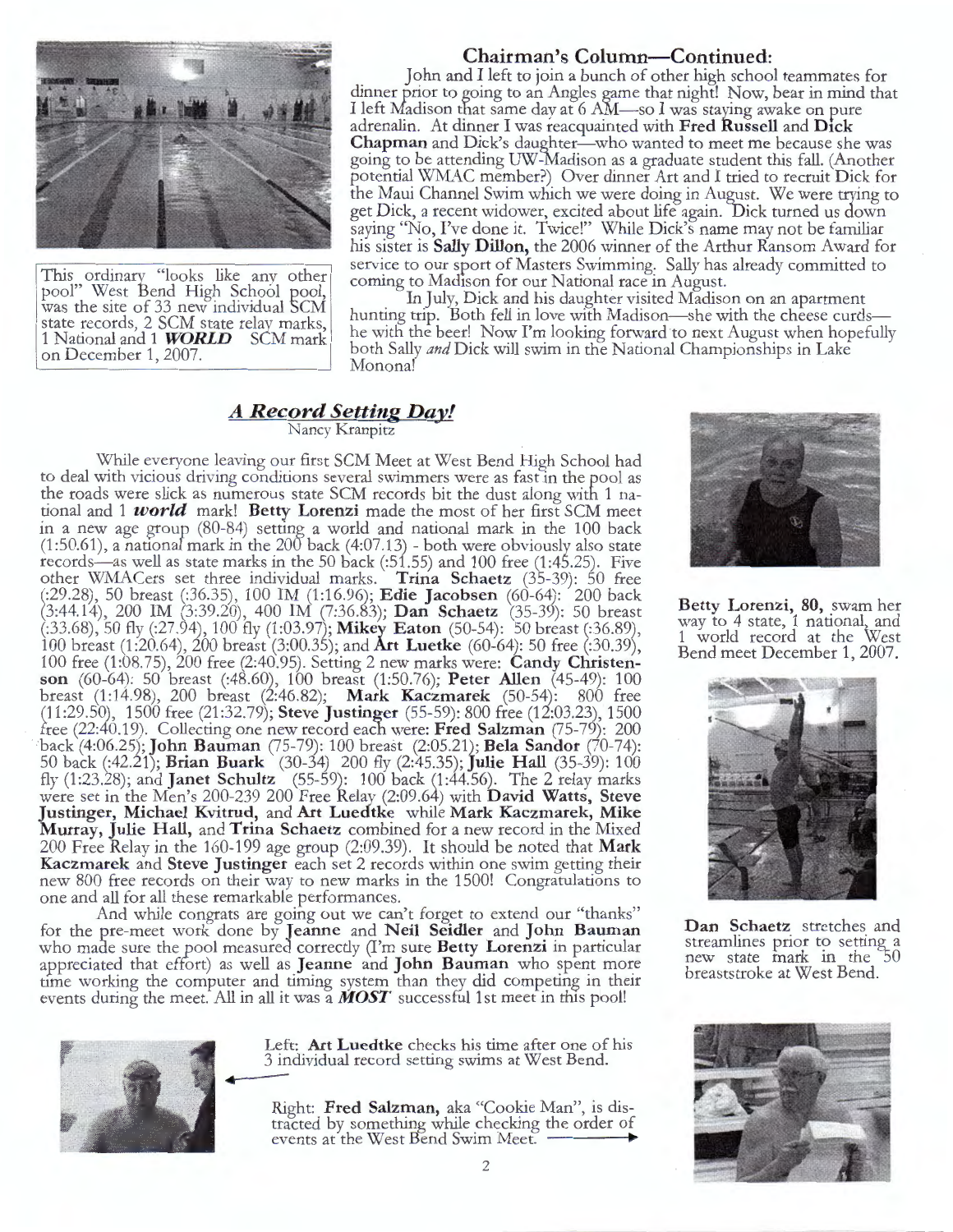#### **WISCONSIN MASTERS SHORT COURSE YARDS SWIM MEET Sunday, February 10, 2008, Madison East YMCA**

| Sponsored by:          | Madison Area Masters— sub club of Wisconsin Masters Aquatic Club.                                                                                                                                                                                                                                                                                                                                                                                                                                                                                 |
|------------------------|---------------------------------------------------------------------------------------------------------------------------------------------------------------------------------------------------------------------------------------------------------------------------------------------------------------------------------------------------------------------------------------------------------------------------------------------------------------------------------------------------------------------------------------------------|
| Sanctioned by:         | The Wisconsin LMSC for USMS, Inc. Sanction No. 208-001                                                                                                                                                                                                                                                                                                                                                                                                                                                                                            |
| Location:              | Madison East YMCA, 711 Cottage Grove Road, Madison, WI 53716                                                                                                                                                                                                                                                                                                                                                                                                                                                                                      |
| Date/Time:             | Sunday, Feb 10, 2008; Warm-ups at 7:45 AM. Meet starts at 8:30 AM Should finish by noon.                                                                                                                                                                                                                                                                                                                                                                                                                                                          |
| <b>Facilities:</b>     | 8 lane 25 yd pool with anti-turbulent lane guides, starting blocks and backstroke flags.                                                                                                                                                                                                                                                                                                                                                                                                                                                          |
| Eligibility:           | Open to all Masters Swimmers 18 years old or older. Each entrant must be a registered Masters<br>Swimmer and the USMS number must be on the entry. Each entry MUST be accompanied<br>by a legible copy of the swimmer's current USMS registration card.                                                                                                                                                                                                                                                                                           |
| <b>Rules:</b>          | Official USMS Rules will govern the meet. All events will be timed finals.                                                                                                                                                                                                                                                                                                                                                                                                                                                                        |
| Seeding:               | Heats will be computer seeded on the deck slowest to fastest. Please submit a reasonably<br>accurate seed time. A NO TIME will be seeded in the slowest heat. Age groups and genders<br>will be combined to expedite the meet.                                                                                                                                                                                                                                                                                                                    |
| Timing:                | Automatic timing system backed up by watches. We will request swimmers' assistance in timing.                                                                                                                                                                                                                                                                                                                                                                                                                                                     |
| Warm-up/Cool<br>Down   | Lane 8 will be the start and sprint lane with swimming in one direction only and exiting to the<br>side or end. Lanes 1-7 will be for circle swimming only. NO DIVING STARTS from<br>the blocks or the deck in lanes 1-7. Swimmers must enter the pool feet first in a cautious man-<br>ner in lanes 1-7 or risk disqualification from the meet. Hand paddles, kickboards, fins, etc., may<br>not be used at any time during the warm up period. Lane 1 will be designated for the purpose of<br>continuous warm-up or cool-down during the meet. |
| <b>Entry Fee:</b>      | \$2.50 per individual event plus a \$5.00 pool surcharge. There is no charge for relays. Deck<br>entries for individual events will be accepted until 8.00 AM and the fee for deck entries will be<br>\$4.00/event plus the surcharge. Fees must accompany entries. Please bring exact change<br>or make checks payable to SWIM Club.                                                                                                                                                                                                             |
| <b>Entry Limit:</b>    | Five individual events plus relays. The 500 free will be limited to the first 32 entries received.<br>Each swimmer will be responsible for providing a person to count his/her laps.                                                                                                                                                                                                                                                                                                                                                              |
| <b>Entry Deadline:</b> | Entries must be in the meet director's hands no later than 6:00 PM Saturday, February 2, 2008.                                                                                                                                                                                                                                                                                                                                                                                                                                                    |
| <b>Meet Director:</b>  | Phone: 608-241-7745<br>Suzi Green<br>e-mail: greensuzi@ameritech.net (Please use e-mail if at all<br>57 Knutson Drive<br>possible. You'll have a much easier time reaching me)<br>Madison, WI 53704                                                                                                                                                                                                                                                                                                                                               |
| <b>Entry Form:</b>     | The official entry form must be used, one person per form. The LIABILITY RELEASE must<br>be signed without any alterations.                                                                                                                                                                                                                                                                                                                                                                                                                       |
| Awards:                | Ribbons for 1st to 3rd place                                                                                                                                                                                                                                                                                                                                                                                                                                                                                                                      |
|                        | <b>SCHEDULE OF EVENTS</b><br>10. 100 yd Free<br>1. $50 \text{ yd}$ Free<br>11. 200 yd Fly<br>2. 100 yd Breaststroke<br>12. 50 yd Backstroke<br>3. 100 yd Fly<br>13. 500 yd Free<br>4. 200 yd Free<br>14. 100 yd Backstroke<br>5. 100 yd IM<br>15. 50 yd Fly<br>6. 50 yd Breaststroke<br>16. 200 Medley Relay*<br>7. 200 yd Backstroke<br>17. 200 yd Breaststroke<br>8. 200 yd Free Relay*<br>18. 400 yd IM<br>9. 200 yd IM                                                                                                                        |
| *Relays:               | Submit relay entries at the meet. Relays may be all men, all women, or mixed (2 men/2 women)                                                                                                                                                                                                                                                                                                                                                                                                                                                      |
| Post Meet:             | Plan on burgers and refreshments @ Harmony Bar & Grill, 2201 Atwood Ave, Madison.                                                                                                                                                                                                                                                                                                                                                                                                                                                                 |
| Directions:            | From the East: Take I-94 or I-90 to Hwy 30. From Hwy 30 take Hwy 51 (aka Stoughton Rd)<br>south to the Cottage Grove exit, turn west (left) on Cottage Grove Rd. The Y is on your left.<br>From the West: Take Hwy 12-18 to Hwy 51. Turn left & proceed north to the Cottage Grove<br>Rd exit and turn west (right) on Cottage Grove Rd. The Y is directly on your left.                                                                                                                                                                          |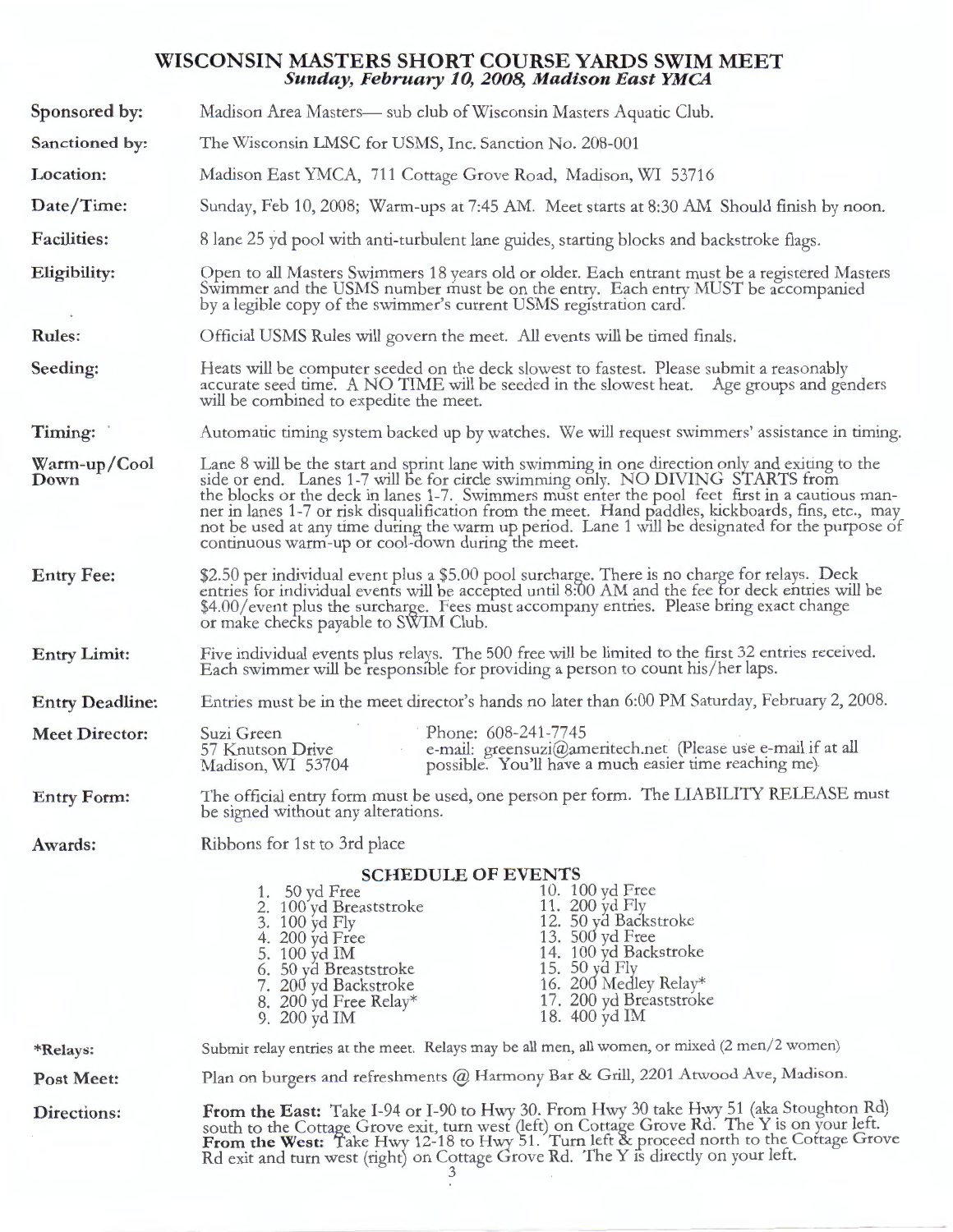# USMS LCM To **Ten For WMAC**

| <b>Rachel Budde 37</b>      |            | Melinda Mann 51         |            | Geri Havel 59                 |         | Nancy Kranpitz 62     |         |
|-----------------------------|------------|-------------------------|------------|-------------------------------|---------|-----------------------|---------|
| 7th 100 fly                 | 1:15.26    | 1st 50 breast           | $:38.41*$  | 10th 200 free                 | 2:52.65 | 6th 50 free           | :37.25  |
|                             |            | 1st 100 breast          | $1:24.99*$ | 9th 100 back                  | 1:39.35 | 5th 50 fly            | : 43.49 |
| <b>Candy Christenson 60</b> |            | 1st $100$ fly           | $1:14.21*$ |                               |         | 8th 100 fly           | 1:50.61 |
| 10th 100 breast             | 1:53.58    | $1st\ 200\ \mathrm{IM}$ | $2:48.37*$ | <b>Carol Reinke</b> 71        |         | $6th 200$ fly         | 4:00.43 |
| 9th 200 breast              | 4:16.00    | 2nd $50$ fly            | :33.13     | 6th 200 IM                    | 4:27.97 | 10th 200 IM           | 3:48.36 |
| 8th 50 fly                  | :47.07     |                         |            |                               |         |                       |         |
| 10th $100$ fly              | 2:02.01    | Betty Lorenzi 80        |            | <b>Christopher Brunson 27</b> |         | Brad Horner 53        |         |
|                             |            | $3rd$ 200 free          | 4:00.98    | 3rd 100 breast                | 1:13.13 | 10th 100 fly          | 1:08.58 |
| Bela Sandor 72              |            | 1st $100$ back          | $1:57.01*$ |                               |         |                       |         |
| 1st 100 breast              | $1:32.76*$ |                         |            | John Bauman 77                |         | Fred Salzman 75       |         |
| 2nd 200 IM                  | 3:26.54    | W. Morgan Byers 80      |            | 10th 100 back                 | 2:04.91 | 10th 100 back 2:04.91 |         |
|                             |            | $4th 100$ free          | 1:33.94    |                               |         |                       |         |
|                             |            | 3rd 200 free            | 3:40.10    |                               |         |                       |         |
|                             |            | 2nd 800 free            | 16:21.10   |                               |         |                       |         |
|                             |            |                         |            |                               |         |                       |         |

\* By virtue of their 1st place rankings **Melinda Mann, Betty Lorenzi,** and **Bela Sandor** have been designated as *All-Americans* for the 2007 Long Course Meters Top Ten. Congratulations **Melinda, Betty,** and **Bela!** 

Relays

#### **Men 280-319**

1st 400 FR\* 7:06.62 Tames Sevenich 78 W. Morgan Byers 80 Fred Salzman 75 Art Luetke 61

#### **Women 240-279**

5th 200 MR 3:03.69 Jane Dillon Stewart Candy Christenson 60 Nancy Kranpitz 62 Geri Havel 59

**Women 240-279**  1st 400 MR\* 7:09.17 Betry Lorenzi 80 Candy Christenson 60 Nancy Kranpitz 62 Geri Havel 59

**Women 240-279**  2nd 400 FR 6:34.85 Betty Lorenzi 80 Candy Christenson 60 Nancy Kranpitz 62 Geri Havel 59

**Women 240-279**  4th 400 FR 8:52.25 Dorothy Rose 62 Joanne Moder 69 anne Seidler 61 Carol Reiinke 71

\* By virtue of their 1st place ranking members of the Men's 280-319 400 FR and the women's 240-279 400 MR have been recognized as *All Americans* for the 2007 Long Course Meters Top Ten. Congratulations **Jim, Morgan, Fred, Art, Betty, Candy, Nancy,** and Geri!

Would *YOU* like to see your name listed among the Top Ten like those listed above? You can't do it *unless* you enter a meet-or two, or three, or more! Listed below is our meet schedule for the Short Course Yards Season. Here's your chance to establish some great times and be included among the best our nation has to offer!

> January 13—YMCA at Pabst Farms, Oconomowoc<br>January 27—Oshkosh YMCA February 2 - Wauwatosa West High School  $\angle$ February 10-Madison East YMCA March 8-Wauwatosa West High School April 19/20 State Meet **TENTATIVE!** April 15-25-FINA World Masters, Perth, Australia May 1-4-USMS SCY Nationals, Austin, TX May 15-18-YMCA Masters, Fort Lauderdale, FL

One Long Course Meters meet already on the schedule is the USMS LCM Nationals in Gresham, OR, Aug 14-17. Times from distances greater than 50 meters swum at Badger State Games (usually the last Sunday in June) are also submitted to USMS for Top Ten consideration. The two *first place* (i.e. *All-American)* relays listed above were swum at

### **Can YOU Help?**

Your newsletter editor is looking for some help in getting the March and *possibly* the May issues of our newsletter out to those receiv- ing it via snail mail. Since we lost our "local connection" for printing our newsletter in June I have been e-mailing the completed newsletter to Fedex/ Kinkos in Appleton. They, in turn, either mail the compfeted newsletter back to me OR since I am in that area often I will pick it up from them. "All" that is left to do is fold, tape, label, stamp, and mail the newsletters. As "snowbirds" I will be away from Wisconsin February 1-May 15 this year and being in an RV I won't have a mailing address. Whife I could use any Fedex/Kinkos in the country I prefer to continue to use the Appleton office as they are now familiar with what I am sending them and have been more than helpful whenever "issues" come up with fonts, pictures, or anything else<br>that could affect the quality of our newsletter. that could affect the quality of our newsletter.<br>Your time commitment would be approximately 6-8 hours, John Bauman will get the labels to you, and WMAC picks up the tab for the stamps. Please contact me (Nancy Kranpitz) at 715-358-5065 or at jnkranpitz@yahoo.com if you can hep. *1 'hanks in advance-I HOPE!*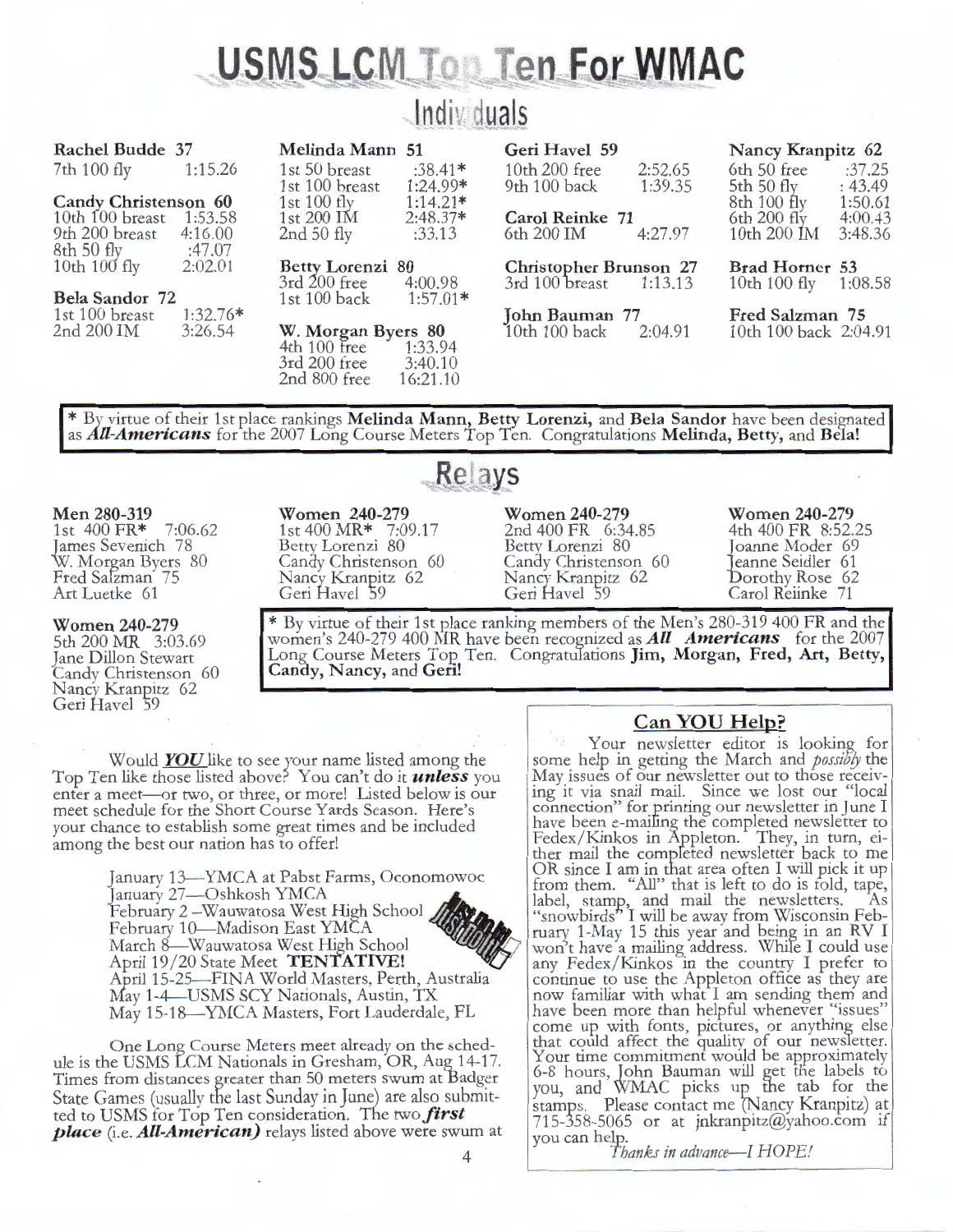#### **WISCONSIN MASTERS SHORT COURSE YARDS SWIM MEETS**  *February 2 and March 8, 2008-Wauwatosa West High School*

| Sponsored by:          | The Wisconsin Masters Aquatic Club.                                                                                                                                                                                                                                                                                                                                                                                   |                                                                                                                                                                                                                                                                                                                                                                                                                                                                           |  |  |
|------------------------|-----------------------------------------------------------------------------------------------------------------------------------------------------------------------------------------------------------------------------------------------------------------------------------------------------------------------------------------------------------------------------------------------------------------------|---------------------------------------------------------------------------------------------------------------------------------------------------------------------------------------------------------------------------------------------------------------------------------------------------------------------------------------------------------------------------------------------------------------------------------------------------------------------------|--|--|
| Sanctioned by:         | The Wisconsin LMSC for USMS, Inc.                                                                                                                                                                                                                                                                                                                                                                                     |                                                                                                                                                                                                                                                                                                                                                                                                                                                                           |  |  |
| Location:              |                                                                                                                                                                                                                                                                                                                                                                                                                       | Wauwatosa West High School. N 114th and W Center Streets, Wauwatosa, WI                                                                                                                                                                                                                                                                                                                                                                                                   |  |  |
| Dates:                 | February 2, 2008 AND March 8, 2008.                                                                                                                                                                                                                                                                                                                                                                                   |                                                                                                                                                                                                                                                                                                                                                                                                                                                                           |  |  |
| Time:                  | Warm-ups: 12:00-12:45 PM. Meet starts at 1:00 PM.                                                                                                                                                                                                                                                                                                                                                                     |                                                                                                                                                                                                                                                                                                                                                                                                                                                                           |  |  |
| <b>Facilities:</b>     | A separate diving well is available for warm-up and warm-down.                                                                                                                                                                                                                                                                                                                                                        | 25 yard, 6 lane pool with non-turbulent lane guides, starting blocks and backstroke flags.                                                                                                                                                                                                                                                                                                                                                                                |  |  |
| Eligibility:           |                                                                                                                                                                                                                                                                                                                                                                                                                       | Open to all Masters Swimmers 18 years old or older. All entrants must be a registered Masters<br>swimmer and each entry must be accompanied by a copy of the swimmer's current USMS<br>registration card. Please see the instructions on the universal entry form.                                                                                                                                                                                                        |  |  |
| <b>Rules:</b>          |                                                                                                                                                                                                                                                                                                                                                                                                                       | Official USMS Rules will govern these meets. All events will be timed finals.                                                                                                                                                                                                                                                                                                                                                                                             |  |  |
| Seeding:               | combined to expedite the meet.                                                                                                                                                                                                                                                                                                                                                                                        | Heats will be computer seeded on the deck slowest to fastest. Please submit a reasonably<br>accurate seed time. A NO TIME will be seeded in the slowest heat. Entries for the 1000 and<br>1650 freestyle will not be accepted without a seed time which, at the discretion of the meet<br>director, may be subject to change based on prior performances. Age groups and sexes will be                                                                                    |  |  |
| Timing:                | Automatic timing system backed up by watches.                                                                                                                                                                                                                                                                                                                                                                         |                                                                                                                                                                                                                                                                                                                                                                                                                                                                           |  |  |
| Warm-up<br>Procedure   | Lane 6 will be a start and sprint lane with swimming in one direction only and exiting<br>to the side or end. Lanes I thru 5 will be for circle swimming only. NO DIVING starts<br>from the blocks or the deck in lanes 1 thru 5. Swimmers must enter the pool feet first in a<br>cautious manner in lanes 1 thru 5. Hand paddles, kick-boards, fins, etc., may not be used at any<br>time during the warm up period. |                                                                                                                                                                                                                                                                                                                                                                                                                                                                           |  |  |
| <b>Entry Fees:</b>     | \$2.50 per individual event plus a \$5.00 pool surcharge. Deck entries for individual events will<br>only be accepted from 11:30 AM to 12:00 noon the day of the meet. The fee<br>for deck entries shall be \$4.00/event plus the \$5.00 pool surcharge. Fees must accompany<br>entries, checks payable to Wisconsin Masters Aquatic Club (WMAC).                                                                     |                                                                                                                                                                                                                                                                                                                                                                                                                                                                           |  |  |
| <b>Entry Limit:</b>    |                                                                                                                                                                                                                                                                                                                                                                                                                       | 5 individual events plus relays. The 1650 free will be limited to the first 24 entries received and<br>each swimmer entered in the 1650 is responsible for providing a person to count his/her laps.                                                                                                                                                                                                                                                                      |  |  |
| <b>Entry Deadline:</b> | One week prior to the date of the meet.                                                                                                                                                                                                                                                                                                                                                                               |                                                                                                                                                                                                                                                                                                                                                                                                                                                                           |  |  |
| Mail Entry to:         | John Bauman<br>11917 W. Rainbow Ave<br>West Allis, WI 53214                                                                                                                                                                                                                                                                                                                                                           | Phone: (414) 453-7336<br>e-mail: wmacswim@sbcglobal.net                                                                                                                                                                                                                                                                                                                                                                                                                   |  |  |
| <b>Entry Form:</b>     | be signed without any alterations.                                                                                                                                                                                                                                                                                                                                                                                    | The official entry form must be used, one person per form. The LIABILITY RELEASE must                                                                                                                                                                                                                                                                                                                                                                                     |  |  |
| Awards:                | Masters ribbons for 1st, 2nd, 3rd.                                                                                                                                                                                                                                                                                                                                                                                    |                                                                                                                                                                                                                                                                                                                                                                                                                                                                           |  |  |
|                        | February 2, 2008, Sanction #208-004<br>Event No.<br>101 50 yd Free<br>102 200 yd IM<br>103 50 yd Back<br>104 100 yd Fly<br>105 100 yd Free<br>106 100 yd Breast<br>107 200 yd Back<br>108 50 yd Fly<br>109 400 yd Medley Relay*<br>110 1650 yd Free**<br>of the director, may be subject to change based on prior performances.                                                                                       | <b>SCHEDULE OF EVENTS</b><br>March 8, 2008, Sanction #208-005<br>Event No.<br>201 50 yd Breast<br>202 400 yd IM<br>203 50 yd Free<br>204 100 yd Back<br>205 200 yd Fly<br>206 200 yd Free<br>207 200 yd Breast<br>208 100 yd IM<br>209 400 yd Free Relay $*$<br>210 1000 yd Free**<br>* Relays may be all men, all women, or mixed (two women and two men)<br>**Entries for the 1000 and 1650 Free will not be accepted without a seed time which, at the discretion<br>5 |  |  |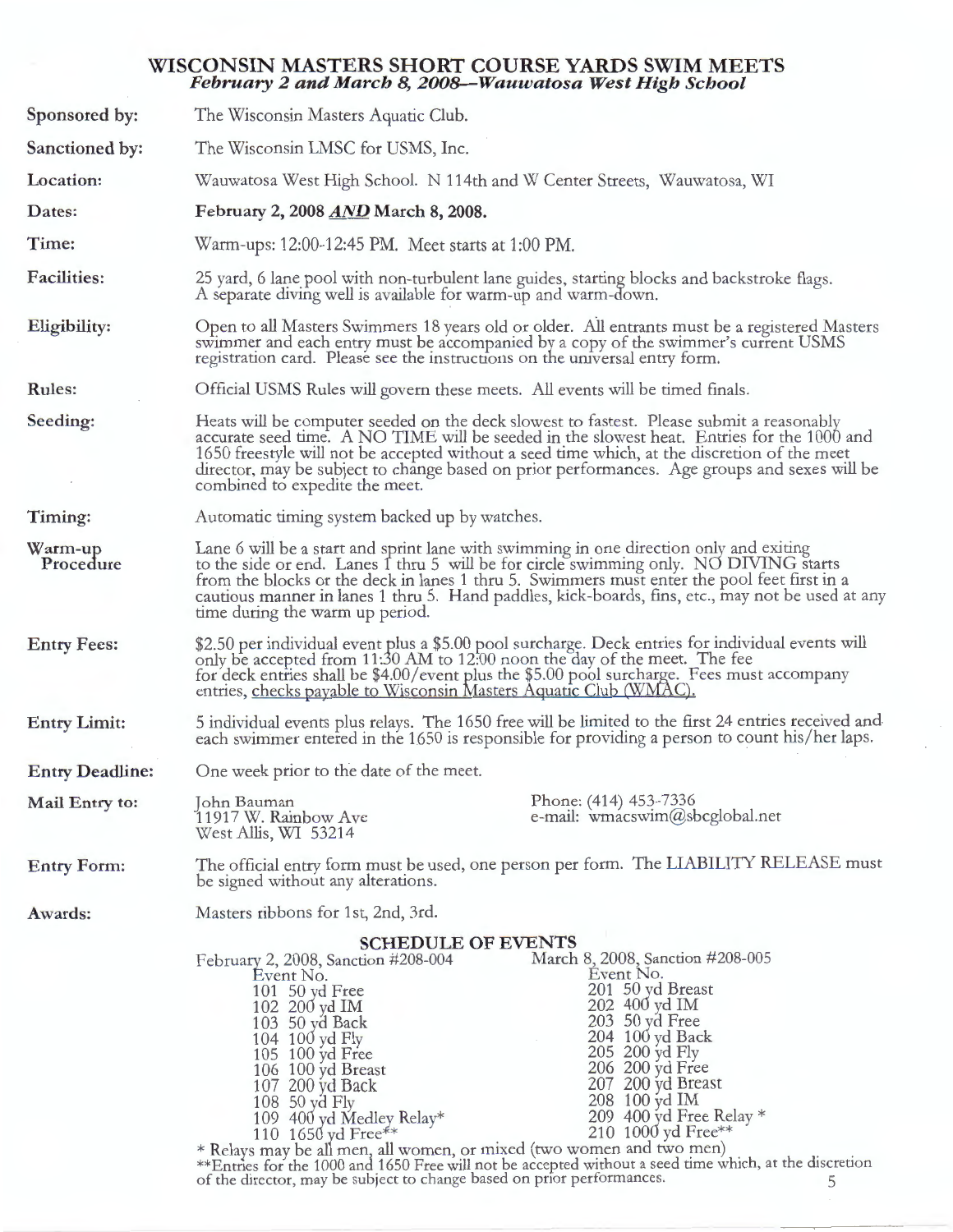## **WISCONSIN MASTERS SWIMMING UNIVERSAL MEET ENTRY FORM**

| Meet Location                                                                                                                                                                       | Sec. 202.1.1 F (2) of the USMS rules requires you<br>to submit a copy of your current registration card<br>with each meet entry.<br>Please place your current membership card here<br>and make copies to be used when entering<br>swimming meets. |  |  |  |
|-------------------------------------------------------------------------------------------------------------------------------------------------------------------------------------|---------------------------------------------------------------------------------------------------------------------------------------------------------------------------------------------------------------------------------------------------|--|--|--|
| If a copy of your registration card is in the box<br>to the right you do not have to complete the<br>personal information below, except for the<br>phone number and E-Mail address. |                                                                                                                                                                                                                                                   |  |  |  |
| <b>MALE</b><br>FEMALE USMS NO                                                                                                                                                       | Each meet may have different fees, please be<br>guided by the specifics on the meet. information                                                                                                                                                  |  |  |  |
| TEAM TEAM<br>HOME ADDRESS MANAGEMENT CONTINUES.                                                                                                                                     |                                                                                                                                                                                                                                                   |  |  |  |
| CITY STATE ZIP PHONE<br><b>E-MAIL ADDRESS</b>                                                                                                                                       | USMS rules limit a swimmer to no more than five individual events per day.                                                                                                                                                                        |  |  |  |
| EVT # EVENT<br><b>SEED TIME</b>                                                                                                                                                     | EVT# EVENT<br><b>SEED TIME</b>                                                                                                                                                                                                                    |  |  |  |
| <u> 1989 - Johann Stein, amerikansk politiker (* 1908)</u>                                                                                                                          |                                                                                                                                                                                                                                                   |  |  |  |
|                                                                                                                                                                                     | <u> 1989 - John Stone, amerikansk politiker (</u><br><u> La provincia de la contrada de la contrada de la contrada de la contrada de la contrada de la contrada de la</u>                                                                         |  |  |  |
|                                                                                                                                                                                     |                                                                                                                                                                                                                                                   |  |  |  |

#### **LIABILITY RELEASE**

I, **the undersigned participant, intending to be legally bound, hereby certify that** I **am physically fit and have not been otherwise informed by a physician.** I **acknowledge that** I **am aware** of **all** of **the risks inherent in Masters Swimming (training and competition) including possible permanent disability or death, and agree to assume all of those risks. AS A CONDITION OF MY PARTICIPATION IN THE MASTERS SWIMMING PROGRAM OR ANY ACTIVITIES INCIDENT THERETO,** I **HEREBY WAIVE ANY AND ALL RIGHTS TO CLAIMS FOR LOSS OR DAMAGES, INCLUDING ALL CLAIMS FOR LOSS OR DAMAGES CAUSED BY THE NEGLIGENCE, ACTIVE OR PASSIVE, OF THE FOLLOWING: UNITED STATESMASTERS SWIMMING, INC., THE LOCAL MASTERS SWIMMING COMMITTEES, THE CLUBS, HOST FACILITIES, MEET SPONSORS, MEET COMMITTEES, OR ANY INDIVIDUALS OFFICIATING AT THE MEETS OR SUPERVISING SUCH ACTIVITIES.** In **addition,** I **agree to abide by and be governed by the rules ofUSMS.** 

Signed \_\_\_\_\_\_\_\_\_\_\_\_\_\_\_\_\_\_\_\_\_\_ \_ Date \_\_\_\_\_\_\_ \_

UMEF R2 10/03/03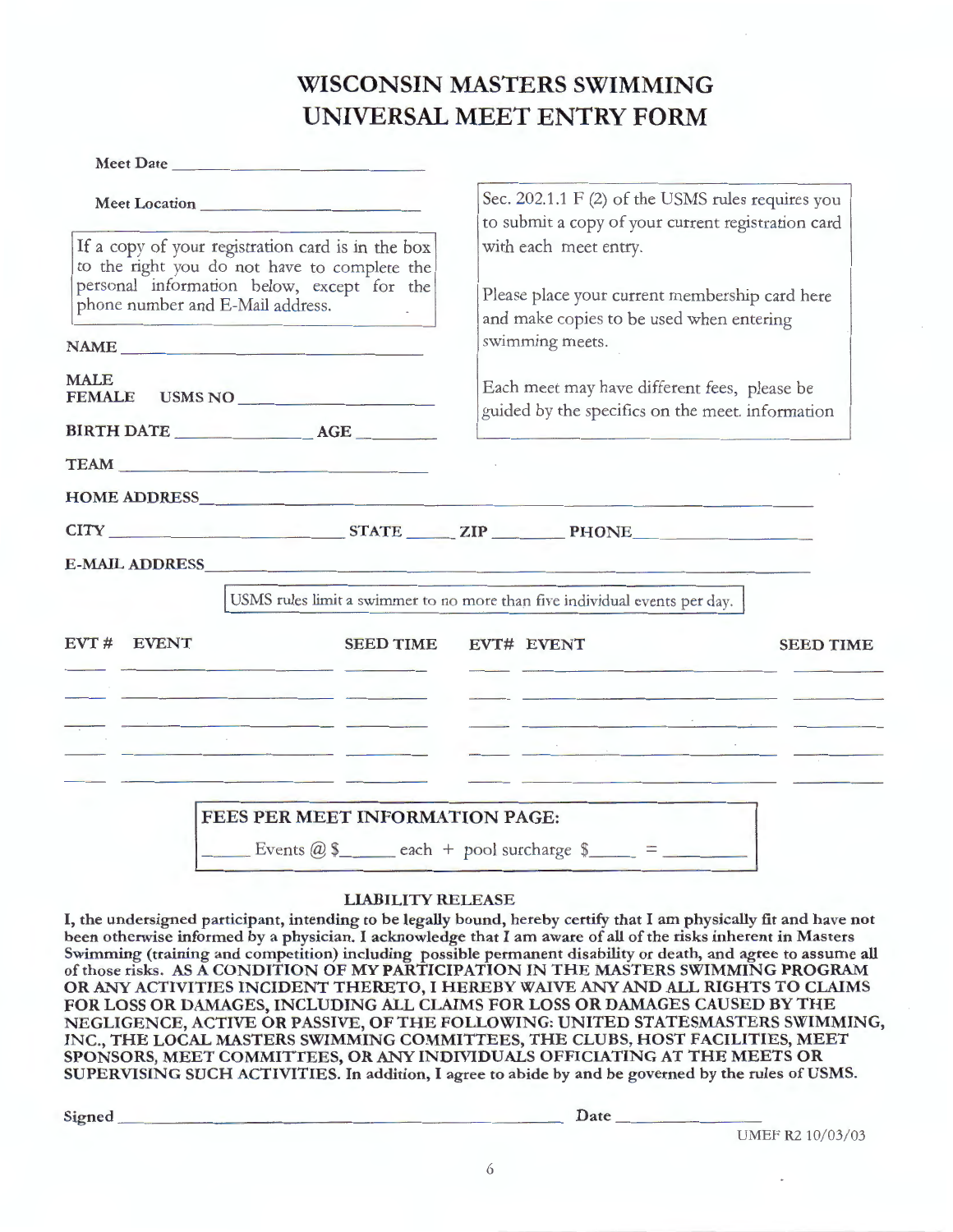## **Coach's Corner-January 2008**

Dick Pitman

I opened my latest issue of *Swimming World Magazine* recently and saw an article written by Karlyn Pipes-Neilsen in her monthly column titled "Pool's Edge". The subject of her October column was similar to my column in a recent edition of our newsletter... **Breathing More Effectively.** 

I don't want to steal her thunder...just underscore some of her points. The purpose of breathing is to (1) replenish your oxygen; (2) expel your used air, commonly known as  $CO2$ ; and,  $(3)$  attain a level of relaxation and comfort while swimming.

Breathing, as any novice swimmer will tell you, is the hardest thing to learn about swimming. It is the biggest impediment to truly relaxing in the water. Even for pretty good swimmers achieving optimal breathing technique can be hard to learn.

In a recent newsletter I told you about *using your arm as a platform upon phich to breathe.* Karlyn's article really made me think that there are more basic steps before you even get to that *platform* concept. Actually, Karlyn stated she thought that at least 50% of swimmers have breathing issues. From my perspective of coaching I believe that! I'm sure other coaches out there would concur.

Ask yourself these questions that she posed in her article:

- 1. Do you breathe too often?
- 2. Do you not breathe often enough?
- 3. Do you hold your breath?
- 4. Do you breathe too deeply?
- 5. Do you exhale too forcefully?
- 6. Do you exhale so completely that you empty the tank?
- 7. Do you exhale too late—like when your mouth is out of the water?
- 8. Do you rotate your head too far and count the tiles on the ceiling?
- 9. Do you exhale/inhale with your face out of the water?

These questions/issues deal with timing, velocity, volume, variety and relaxation. Her answers and explanations make a lot of sense.

Because the WWW competition and this issue's newsletter deadline were nearly identical you will have to wait for the March issue to see how your yardage, and that of your sub-club, fared with the rest oT the state. Look for **Stacey Kiefer's** complete report and analysis in our March newsletter!

*Our sympathies go out to.....* Jane Dillon Stewart, whose husband, Ron, died suddenly and unexpectedly on November 3, 2007. During their years in California Jane was an active member of the Walnut Creek Masters team and in the past few years lane had begun competing with WMAC. Candy Christenson, Geri Havel, and Nancy Kranpitz all swam with Jane in the 1960's in Appleton (Lawrence Swim Club) and along with the WMAC membership we look forward to her returning to and continuing with WMAC for many years to come. WMAC expresses our sincere sympathies to you, Jane.

**Wisconsin Water Warriors** side Should I be traing to breathe every other stroke, like side. Should I be trying to breathe every other stroke—like every third stroke?" What I tell them is this: "I like breathing on my right side, but it is important to know how to breathe on both sides. Last year I swam the width of Devils Lake (Baraboo) and on the way back from the other side there was a strong surface current coming off the hills bordering the south side of the lake. It was blowing water into my mouth when I tried to breathe. This condition lasted until I got past the halfway point and then I was able to breathe again on my right side." So, you have to be prepared for a variety of conditions.

There's another rule that coaches may not talk about too much. Breathe as often as you need to even if that means violating the *every other stroke* rule. You can breathe every third stroke and still get enough air if you're in good enough shape to do so. I have a lot of trouble in a long race-like a 1650 or even a 500-breathing every third stroke. So, I tend to breathe consistently on my right. It fits my rhythm and gives me adequate air. If I'm swimming next to a rival I'll switch and breathe on my left so I can watch that person next to me. Breathing and rhythm are so important in swimming-it keeps you relaxed and in a certain comfort zone.

Does your snail mail copy of this newsletter have a red "slash" across your address label? If **so that means you have not renewed your registration for 2008 and this will be the last issue of the newsletter you will receive. If you want to continue to be a part of WMAC you MUST re-register NOW! John Bauman is our registrar-contact him.** 



While it is definitely *easier* to breathe while swimming backstroke vs. breaststroke, good breathing technique will benefit you while swimming *any* stroke!